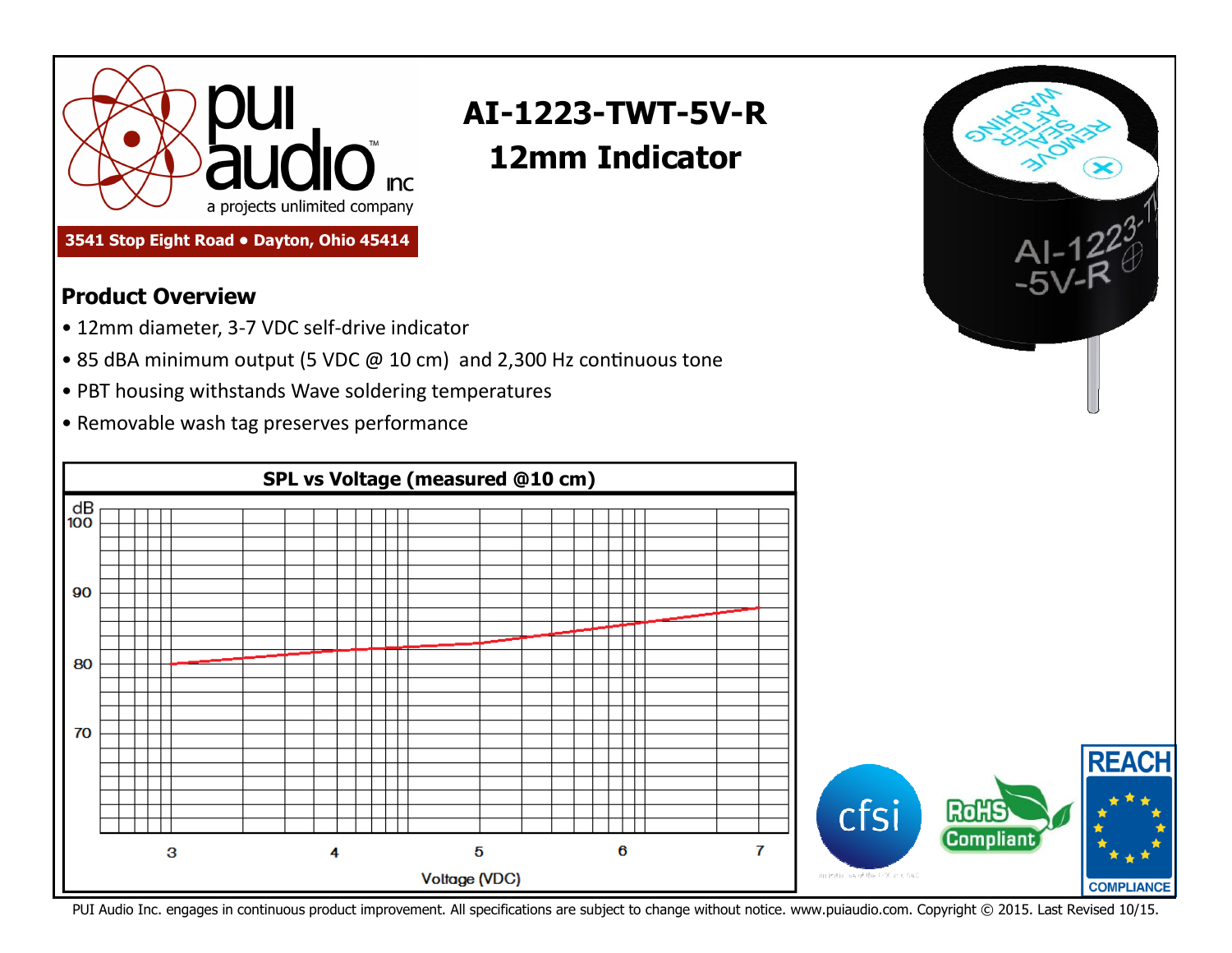

## **AI-1223-TWT-5V-R 40mm Speaker 12mm Indicator**



PUI Audio Inc. engages in continuous product improvement. All specifications are subject to change without notice. www.puiaudio.com. Copyright © 2015. Last Revised 10/15.